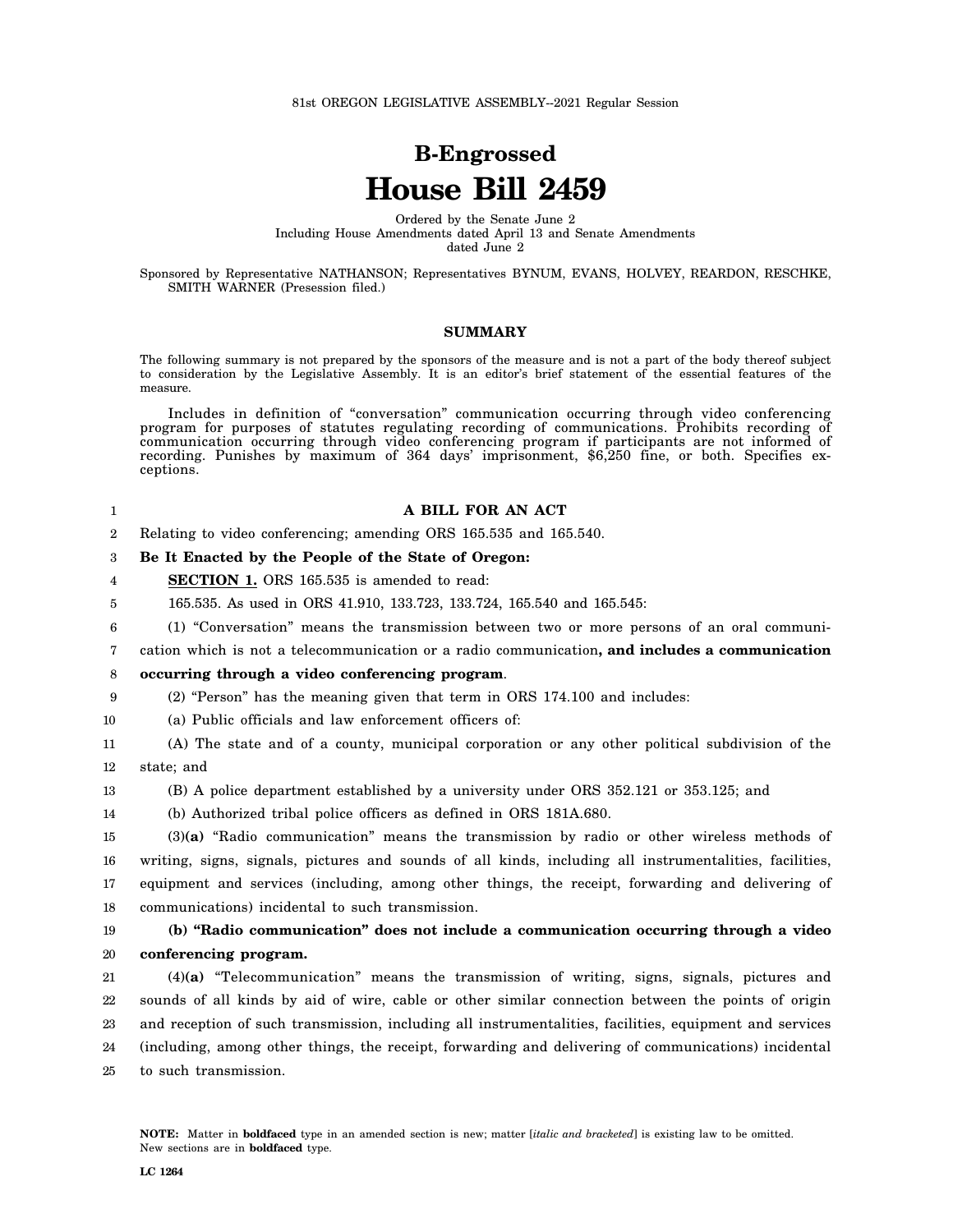- B-Eng. HB 2459
- 1 2 **(b) "Telecommunication" does not include a communication occurring through a video conferencing program.**

3 4 5 **(5) "Video conferencing program" means software or an application for a computer or cellular telephone that allows two or more persons to communicate via simultaneous video transmission.**

**SECTION 2.** ORS 165.540 is amended to read:

7 8 165.540. (1) Except as otherwise provided in ORS 133.724 or 133.726 or subsections (2) to (7) of this section, a person may not:

9 10 11 12 (a) Obtain or attempt to obtain the whole or any part of a telecommunication or a radio communication to which the person is not a participant, by means of any device, contrivance, machine or apparatus, whether electrical, mechanical, manual or otherwise, unless consent is given by at least one participant.

13 14 15 16 (b) Tamper with the wires, connections, boxes, fuses, circuits, lines or any other equipment or facilities of a telecommunication or radio communication company over which messages are transmitted, with the intent to obtain unlawfully the contents of a telecommunication or radio communication to which the person is not a participant.

17 18 19 (c) Obtain or attempt to obtain the whole or any part of a conversation by means of any device, contrivance, machine or apparatus, whether electrical, mechanical, manual or otherwise, if not all participants in the conversation are specifically informed that their conversation is being obtained.

20 21 22 (d) Obtain the whole or any part of a conversation, telecommunication or radio communication from any person, while knowing or having good reason to believe that the conversation, telecommunication or radio communication was initially obtained in a manner prohibited by this section.

23 24 (e) Use or attempt to use, or divulge to others, any conversation, telecommunication or radio communication obtained by any means prohibited by this section.

25

6

 $(2)(a)$  The prohibitions in subsection  $(1)(a)$ ,  $(b)$  and  $(c)$  of this section do not apply to:

26 27 28 29 (A) Officers, employees or agents of a telecommunication or radio communication company who perform the acts prohibited by subsection  $(1)(a)$ ,  $(b)$  and  $(c)$  of this section for the purpose of construction, maintenance or conducting of their telecommunication or radio communication service, facilities or equipment.

30 31 32 (B) Public officials in charge of and at jails, police premises, sheriffs' offices, Department of Corrections institutions and other penal or correctional institutions, except as to communications or conversations between an attorney and the client of the attorney.

33 34 35 36 (b) Officers, employees or agents of a telecommunication or radio communication company who obtain information under paragraph (a) of this subsection may not use or attempt to use, or divulge to others, the information except for the purpose of construction, maintenance, or conducting of their telecommunication or radio communication service, facilities or equipment.

37 38 39 (3) The prohibitions in subsection (1)(a), (b) or (c) of this section do not apply to subscribers or members of their family who perform the acts prohibited in subsection (1) of this section in their homes.

40 41 (4) The prohibitions in subsection (1)(a) of this section do not apply to the receiving or obtaining of the contents of any radio or television broadcast transmitted for the use of the general public.

42 (5) The prohibitions in subsection  $(1)(c)$  of this section do not apply to:

43 (a) A person who records a conversation during a felony that endangers human life;

44 (b) A person who records a conversation in which a law enforcement officer is a participant, if:

45 (A) The recording is made while the officer is performing official duties;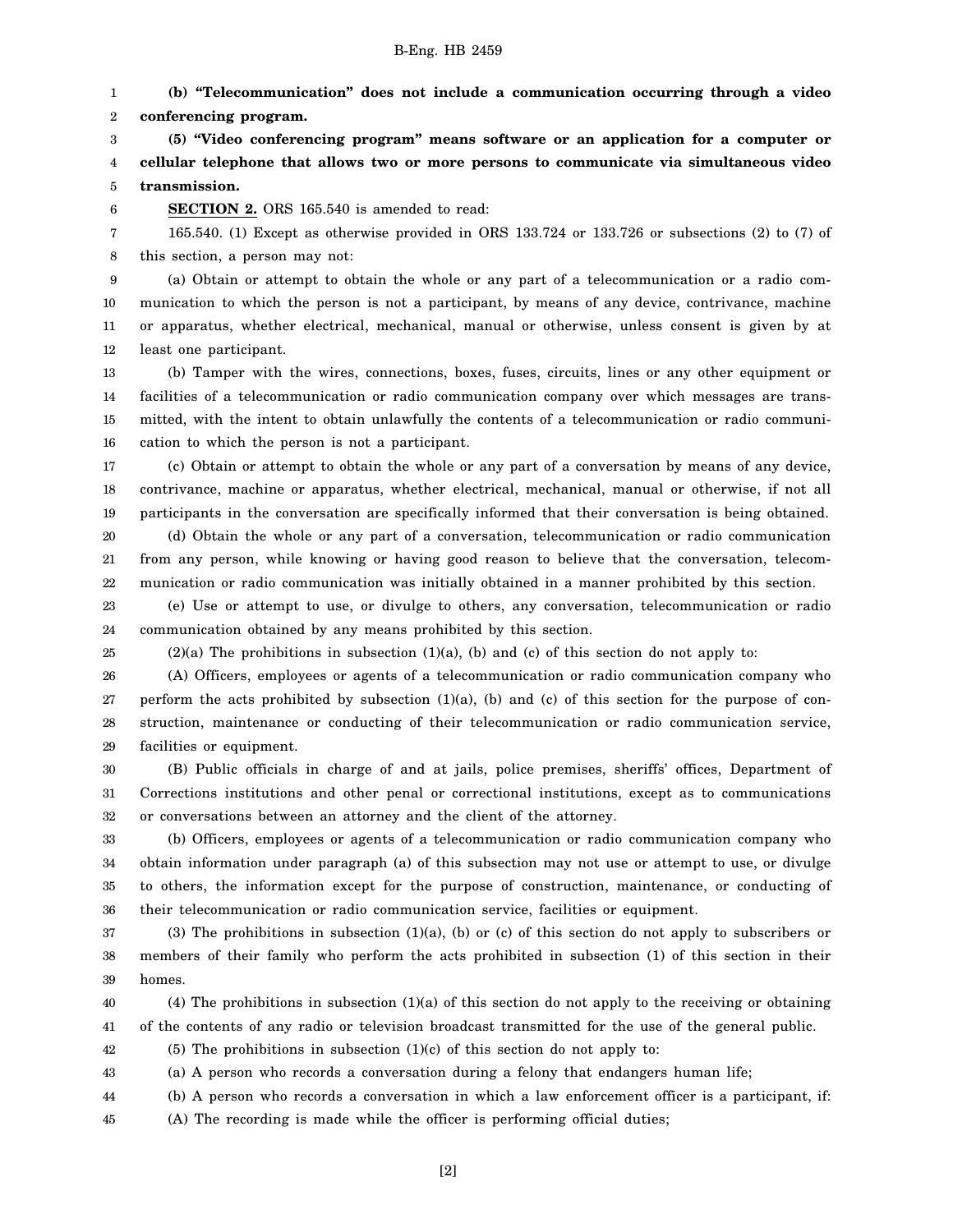## B-Eng. HB 2459

1 2 3 4 5 6 7 8 9 10 11 12 13 14 15 16 17 18 19 20 21 22 23 24 25 26 27 28 29 30 31 32 33 34 35 36 37 38 39 40 41 42 43 (B) The recording is made openly and in plain view of the participants in the conversation; (C) The conversation being recorded is audible to the person by normal unaided hearing; and (D) The person is in a place where the person lawfully may be; (c)(A) A person who, pursuant to ORS 133.400, records an interview conducted by a peace officer in a law enforcement facility; or (B) A person who, pursuant to ORS 133.402, records a custodial interview, as defined ORS 133.402; (d) A law enforcement officer who is in uniform and displaying a badge and who is operating: (A) A vehicle-mounted video camera that records the scene in front of, within or surrounding a police vehicle, unless the officer has reasonable opportunity to inform participants in the conversation that the conversation is being obtained; or (B) A video camera worn upon the officer's person that records the officer's interactions with members of the public while the officer is on duty, unless: (i) The officer has an opportunity to announce at the beginning of the interaction that the conversation is being obtained; and (ii) The announcement can be accomplished without causing jeopardy to the officer or any other person and without unreasonably impairing a criminal investigation; or (e) A law enforcement officer who, acting in the officer's official capacity, deploys an Electro-Muscular Disruption Technology device that contains a built-in monitoring system capable of recording audio or video, for the duration of that deployment. (6)**(a)** The prohibitions in subsection (1)(c) of this section do not apply to persons who intercept or attempt to intercept [*with an unconcealed recording device the*] oral communications that are part of any of the following proceedings**, if the person uses an unconcealed recording device or if the communications occur through a video conferencing program**: [*(a)*] **(A)** Public or semipublic meetings such as hearings before governmental or quasigovernmental bodies, trials, press conferences, public speeches, rallies and sporting or other events; [*(b)*] **(B)** Regularly scheduled classes or similar educational activities in public or private institutions; or [*(c)*] **(C)** Private meetings or conferences if all others involved knew or reasonably should have known that the recording was being made. **(b) The prohibitions in subsection (1)(c) of this section do not apply to a person who, with the intent to capture alleged unlawful activity, obtains or attempts to obtain a conversation occurring through a video conferencing program if the person is a participant in the conversation, or at least one participant in the conversation consents to the recording, and: (A) The person is a law enforcement officer or is acting in coordination with a law enforcement officer; (B) The person is acting in coordination with an attorney or an enforcement or regulatory entity; or (C) The person reasonably believes that the recording may be used as evidence in a judicial or administrative proceeding.** (7) The prohibitions in subsection  $(1)(a)$ ,  $(c)$ ,  $(d)$  and  $(e)$  of this section do not apply to any: (a) Radio communication that is transmitted by a station operating on an authorized frequency within the amateur or citizens bands; or

44 45 (b) Person who intercepts a radio communication that is transmitted by any governmental, law enforcement, civil defense or public safety communications system, including police and fire, readily